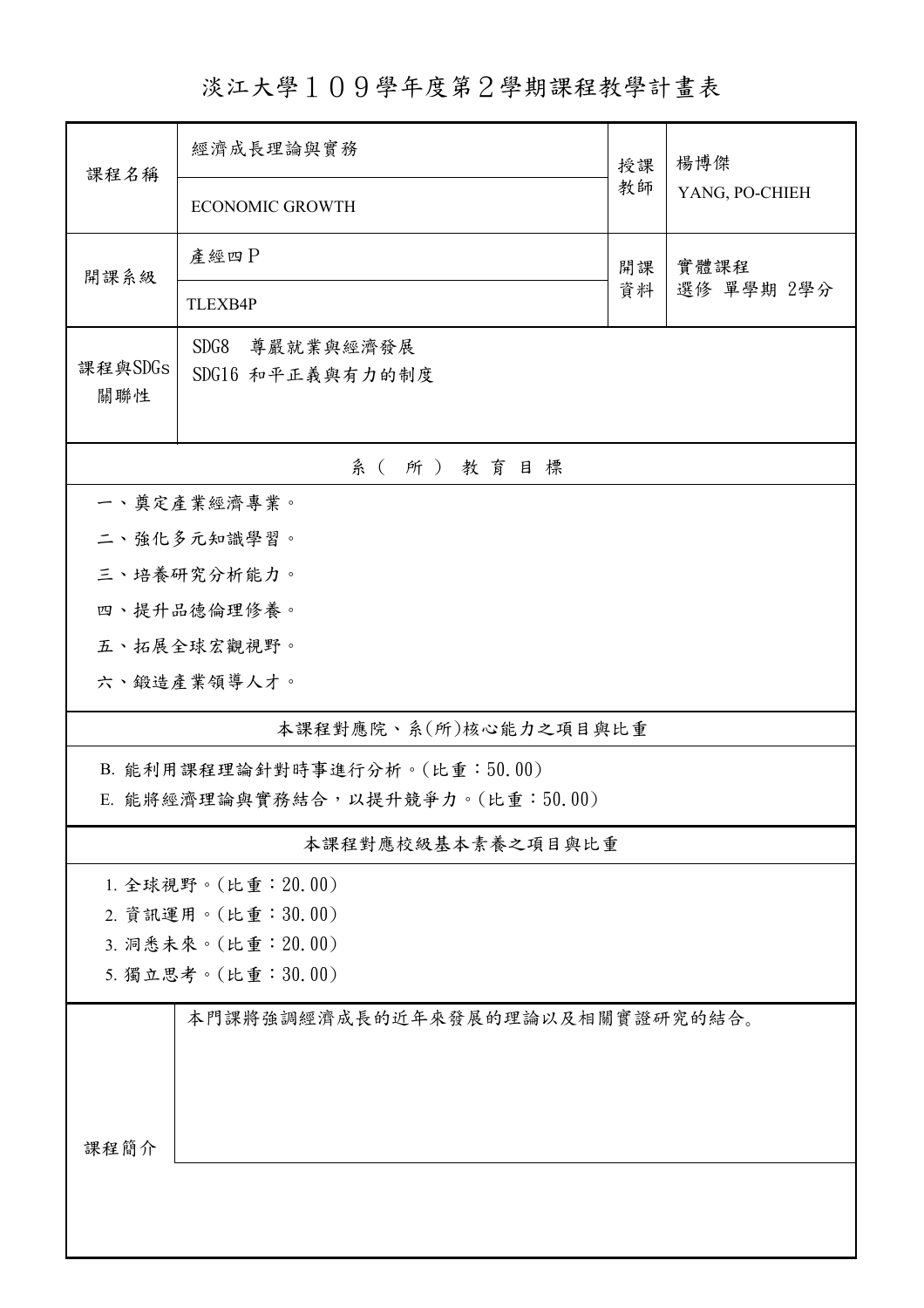|                                                                                                                                                   |                            |                                                                                                                                              | and its empirical studies.        | This course emphasizes the importance of the theory of economic growth |                      |  |  |
|---------------------------------------------------------------------------------------------------------------------------------------------------|----------------------------|----------------------------------------------------------------------------------------------------------------------------------------------|-----------------------------------|------------------------------------------------------------------------|----------------------|--|--|
| 本課程教學目標與認知、情意、技能目標之對應<br>將課程教學目標分別對應「認知(Cognitive)」、「情意(Affective)」與「技能(Psychomotor)」                                                             |                            |                                                                                                                                              |                                   |                                                                        |                      |  |  |
| 的各目標類型。<br>一、認知(Cognitive):著重在該科目的事實、概念、程序、後設認知等各類知識之學習。<br>二、情意(Affective):著重在該科目的興趣、倫理、態度、信念、價值觀等之學習。<br>三、技能(Psychomotor):著重在該科目的肢體動作或技術操作之學習。 |                            |                                                                                                                                              |                                   |                                                                        |                      |  |  |
| 序<br>號                                                                                                                                            | 教學目標(中文)                   |                                                                                                                                              |                                   | 教學目標(英文)                                                               |                      |  |  |
| $\mathbf{1}$                                                                                                                                      |                            | 使學生了解近年來經濟學家如何思  To help students understand the development of the<br>考經濟成長以及相關實證研究<br>theory of economic growth and its empirical studies. |                                   |                                                                        |                      |  |  |
|                                                                                                                                                   |                            |                                                                                                                                              |                                   | 教學目標之目標類型、核心能力、基本素養教學方法與評量方式                                           |                      |  |  |
| 序號                                                                                                                                                | 目標類型                       | 院、系(所)<br>核心能力                                                                                                                               | 校級<br>基本素養                        | 教學方法                                                                   | 評量方式                 |  |  |
| 1                                                                                                                                                 | 認知                         | BE                                                                                                                                           | 1235                              | 講述                                                                     | 測驗、作業、討論(含<br>課堂、線上) |  |  |
|                                                                                                                                                   |                            |                                                                                                                                              |                                   | 授課進度表                                                                  |                      |  |  |
| 週次                                                                                                                                                | 日期起訖                       |                                                                                                                                              |                                   | 內 容 (Subject/Topics)                                                   | 備註                   |  |  |
| $\mathbf{1}$                                                                                                                                      | $110/02/22$ ~<br>110/02/28 | Solow Model                                                                                                                                  |                                   |                                                                        |                      |  |  |
|                                                                                                                                                   | $110/03/01$ ~<br>110/03/07 | AK Model                                                                                                                                     |                                   |                                                                        |                      |  |  |
| 3                                                                                                                                                 | $110/03/08$ ~<br>110/03/14 | Solow Model and the Data                                                                                                                     |                                   |                                                                        |                      |  |  |
| 4                                                                                                                                                 | $110/03/15$ ~<br>110/03/21 | Endogenous Growth Model                                                                                                                      |                                   |                                                                        |                      |  |  |
| 5                                                                                                                                                 | $110/03/22$ ~<br>110/03/28 | Endogenous Growth Model                                                                                                                      |                                   |                                                                        |                      |  |  |
|                                                                                                                                                   | $110/03/29$ ~<br>110/04/04 | 兒童節放假                                                                                                                                        |                                   |                                                                        |                      |  |  |
|                                                                                                                                                   | $110/04/05$ ~<br>110/04/11 | Human capital and Economic Growth                                                                                                            |                                   |                                                                        |                      |  |  |
|                                                                                                                                                   | $110/04/12$ ~<br>110/04/18 |                                                                                                                                              | Human capital and Economic Growth |                                                                        |                      |  |  |
| $\mathbf Q$                                                                                                                                       | $110/04/19$ ~<br>110/04/25 | Human capital and Economic Growth                                                                                                            |                                   |                                                                        |                      |  |  |
| 10                                                                                                                                                | $110/04/26$ ~<br>110/05/02 | 期中考試週                                                                                                                                        |                                   |                                                                        |                      |  |  |
| 11                                                                                                                                                | $110/05/03$ ~<br>110/05/09 | Economic Growth in the very long run                                                                                                         |                                   |                                                                        |                      |  |  |
|                                                                                                                                                   |                            |                                                                                                                                              |                                   |                                                                        |                      |  |  |